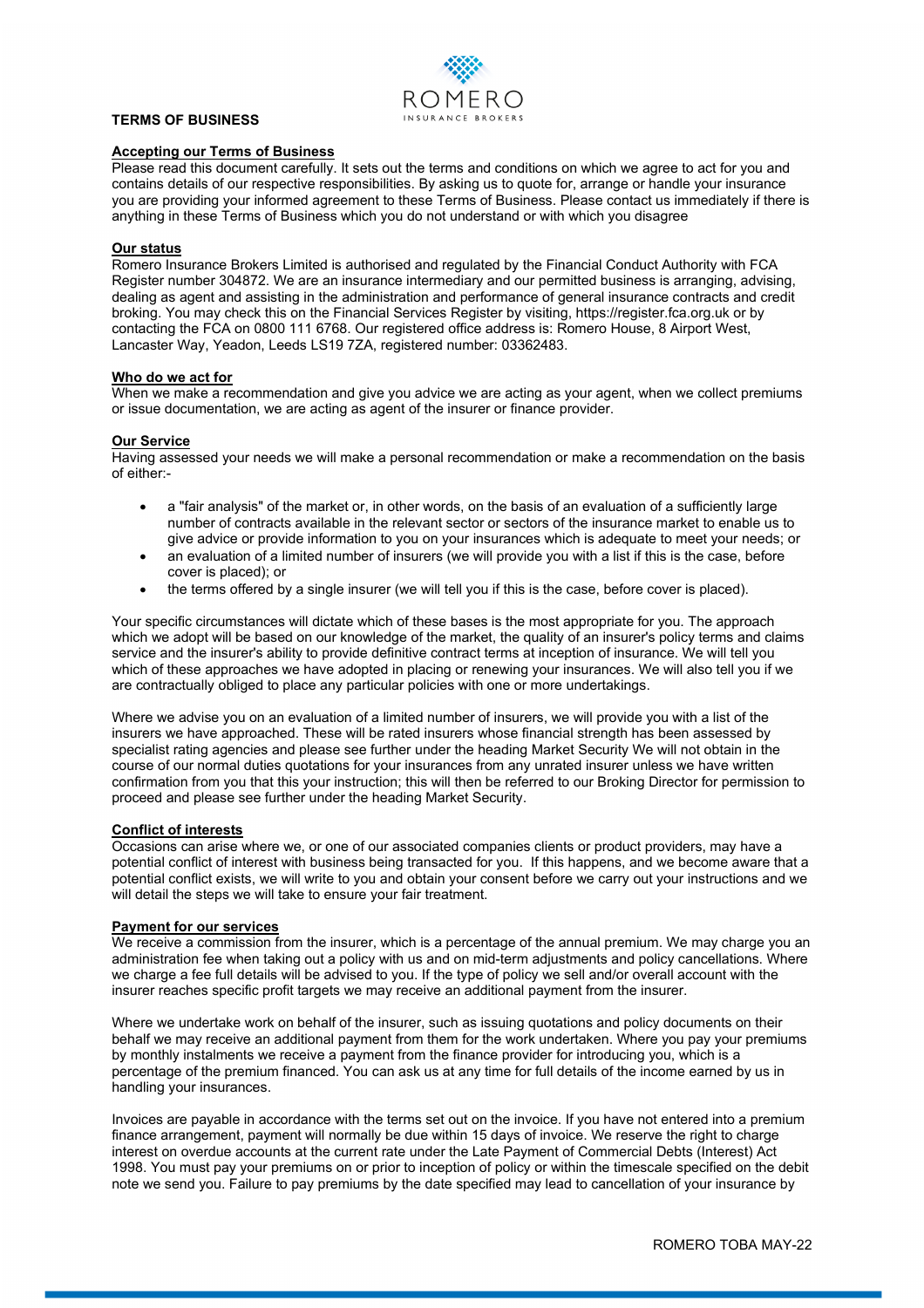

insurers. In addition, where a premium payment wantanty applies failure to pay the premiums in accordance with the warranty will result in the automatic suspension of your policies until payment is made even if the insurer chooses not to issue cancellation of your insurances. The insurer will not be liable for any loss suffered during any period of suspension

## **Handling client money**

Our financial arrangements with most insurance companies are on a 'Risk Transfer' basis. This means that we act as agents of the insurer in collecting premiums and handling refunds due to clients. In these circumstances such monies are deemed to be held by the insurer(s) with which your insurance is arranged. If Risk Transfer does not apply, such monies will be held by us in a Non-Statutory Trust account pending payment.

The establishment of the Non-Statutory Trust Account follows the rules to protect money held by authorised intermediaries. However, you should be aware that, under the Non-Statutory Trust account rules, we are permitted to use such monies temporarily held to advance credit to clients generally. A copy of the Deed of Trust is available on request or may be inspected at our premises during normal office hours. If you object to your money being held in a Non-Statutory Trust account, you should advise us immediately. Otherwise, your agreement to pay the premium together with your acceptance of these Terms of Business will constitute your informed consent to our holding your money in a Non-Statutory Trust account. Interest earned on monies held in such a Non-Statutory Trust account will be retained by us.

# **Cancellation of insurances**

We will advise you whether you have the right to cancel the policy and the conditions for these rights prior to conclusion of any insurance policy. Where a policy is cancelled, other than during the cooling off period, if applicable, we will retain any fees and commission for the full period.

# **Complaints**

We aim to provide you with a high level of customer service at all times but, if you are not satisfied, please contact the Complaints Director at the address shown above, telephone 0113 281 8110. When dealing with your complaint, we will follow our complaint handling procedures; a summary of these procedures is available on request. If you are still not satisfied, you may be entitled to refer the matter to the Financial Ombudsman Service (FOS). Further information about the service can be obtained from the FOS on 0800 023 4567 or www.financialombudsman.org.uk. You may make your complaint either orally or in writing. We will acknowledge receipt of your complaint promptly in writing and give you our response at the time if we can.

# **Compensation**

We are covered by the Financial Services Compensation Scheme (FSCS). You may be entitled to compensation from the scheme if we cannot meet our obligations. This depends on the type of business and the circumstances of the claim. Insurance advising and arranging is covered by the FSCS for 100% of your claim if it relates to compulsory insurance. For other cases, it is covered for 90% of the claim with no upper limit. Further information about compensation scheme arrangements is available from the FSCS, via their website, www.fscs.org.uk or calling them on 0800 678 1100

## **Governing law and language**

The relationship between us as broker and you as a customer is governed by English law. If there is a dispute which cannot be resolved under our complaints procedure it will only be dealt with in the courts of England and Wales.

#### **Credit and HM Treasury Sanctions List Checks**

UK law requires us to check whether or not our customers appear on the Consolidated List of Sanctions Targets maintained by HM Treasury. Checks will be performed on the commencement of our business relationship with you and periodically whilst this relationship continues. Insurance and finance providers may complete a credit check before providing quotations or facilities; such checks may leave a footprint on your credit records. If you do not want this to happen you must tell us before we start to research insurance costs for you.

#### **Claims**

In the event of an incident occurring which could give rise to a claim under your policy, you should notify us as soon as possible in accordance with your policy conditions. Failure to do so could prejudice your insurer's position and lead to the claim being repudiated or not paid in full.

When we receive notification of an incident that could give rise to a claim we will respond promptly, explain how we will handle your claim and tell you what you need to do. We will give you reasonable guidance to help you make a claim under your policy.

If there is a conflict of interest, we shall only handle a claim on your behalf after we have disclosed to you all information you require, to enable you to decide whether to give your informed consent and you have given that consent.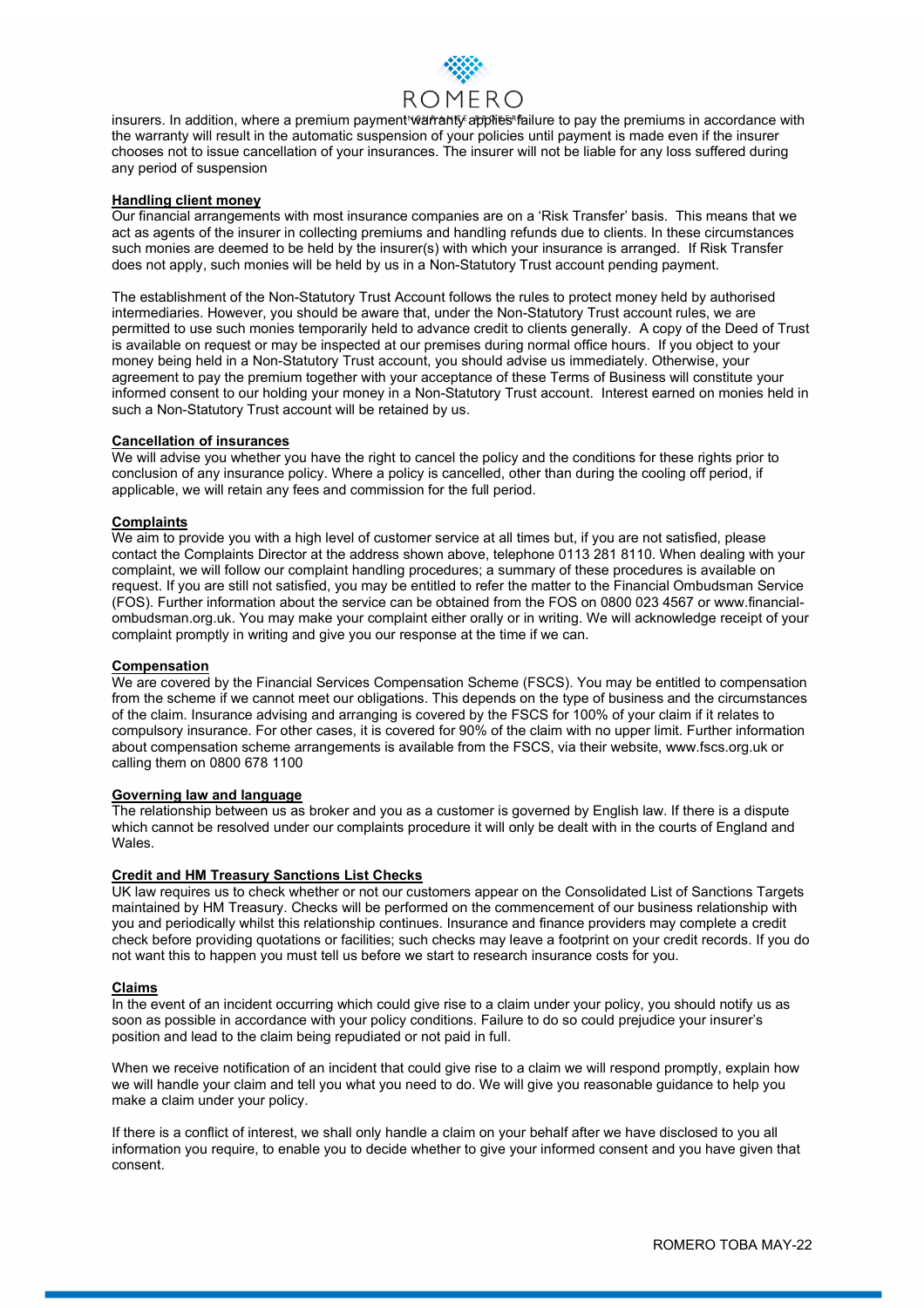

# **Claims Handling Charges**

We will offer you Loss Recovery insurance via our approved suppliers at each renewal. This will provide you with assistance on claims for material damage to property or business interruption in return for the premium charged. Should you opt not to take such insurance as offered, then we fully reserve the right to submit charges for the provision of our own assistance in settling losses in relation to material damage to property or business interruption (that exceed GBP25,000 in value). We will not make any charges for claims that are not covered under your underlying policy of insurance. Where your insurance policy provides a 'claims preparation costs' endorsement, our charges will be pre-agreed with your insurers at the outset of a qualifying claim and once invoiced to you and paid will be recoverable under the claim against your policy (subject to the Terms & Conditions of your underlying policy of insurance). Where no claims preparation costs endorsement applies, our claims assistance will be charged, where applicable, at 5% of the total loss value.

# **Limit of Liability**

Our liability for losses suffered by you as a direct consequence of any negligent performance of our services shall be limited in all circumstances to £5,000,000 per claim. In respect of any other claim arising out of our performance or non-performance of the services hereunder our liability shall be limited to the amount of commission and fees which we have received for arranging your insurance cover during the 12 months prior to such claim arising.

We shall not be liable to you for any pure economic loss, loss of profit or loss of business, in each case whether direct, indirect or consequential, or any claims for consequential compensation whatsoever (such as that listed above and howsoever caused) which arise out of or in connection with our services or this agreement. Nothing in this paragraph excludes or limits our liability for death or personal injury caused by our negligence, or for loss caused by or fraud, wilful misrepresentation or breach of regulatory obligations owed to you. You are welcome to contact us to discuss increasing the limitations of our liability and/or varying the exclusions set out above. Please note however that an additional charge and other terms may apply should we agree to amend this clause.

# **Market Security**

We check the financial strength of the insurers with whom we place your business using specialist rating agencies. We do not undertake any checks of financial strength of insurers beyond this. We cannot guarantee that any insurer will be solvent and so able to pay any claim you make on a policy issued by them. We shall have no liability to you to pay any claim that an insurer is unable to pay due to insolvency. Further, you may still be liable for any premium due to an insurer who becomes insolvent and also not able to recover any premium paid to an insurer who becomes insolvent depending on your eligibility under the FSCS compensation scheme. Where premium is held by us but deemed held by an insolvent insurer, we are not entitled to return that premium to you and we will have no liability to you in respect of the amount of premium so held.

# **Insurance Act 2015 – Fair Representation (Commercial Customers)**

The Insurance Act 2015 imposes a duty on you to make "a fair presentation of the risk". To meet this duty you still need to disclose all material information to insurers that is known to you (or which ought to be known to you). Information is material if it would influence the judgment of a prudent insurer in establishing the premium or determining whether to underwrite the risk and, if so, on what terms. Material information does not necessarily have to actually increase the risk of the insurance under consideration.

Under the Act you will be deemed to know information if it is known to any individuals in either of the categories below:

- Anyone within your business in a senior management or decision making role, and
- Anyone responsible for arranging the insurances,

Furthermore, under the Act, you "ought to know" what should reasonably have been revealed by a reasonable search for information held internally or externally (including by any third parties to whom services are outsourced, including insurance agents). In order to be able to argue that you have satisfied the duty, should an insurer allege that you have not, in the future, you should do the following:

- Carefully consider who are the individuals who may fall into categories above, record this in writing and explain your reasoning;
- Make enquiries of those individuals as to whether they are aware of any material information (having explained to them what this means);
- Record the results of these enquiries in writing; and
- Consider whether any material information could be held anywhere other than with the individuals identified. If so, you will need to carry out a reasonable search. This could mean making enquiries of individuals or may in some circumstances mean having to carry out an electronic and/or physical search of records.

It is important to bear in mind that if material information is held by third parties such as accountants or lawyers, or internally by branch offices, even if it is not known to the individuals you have identified, it may need to be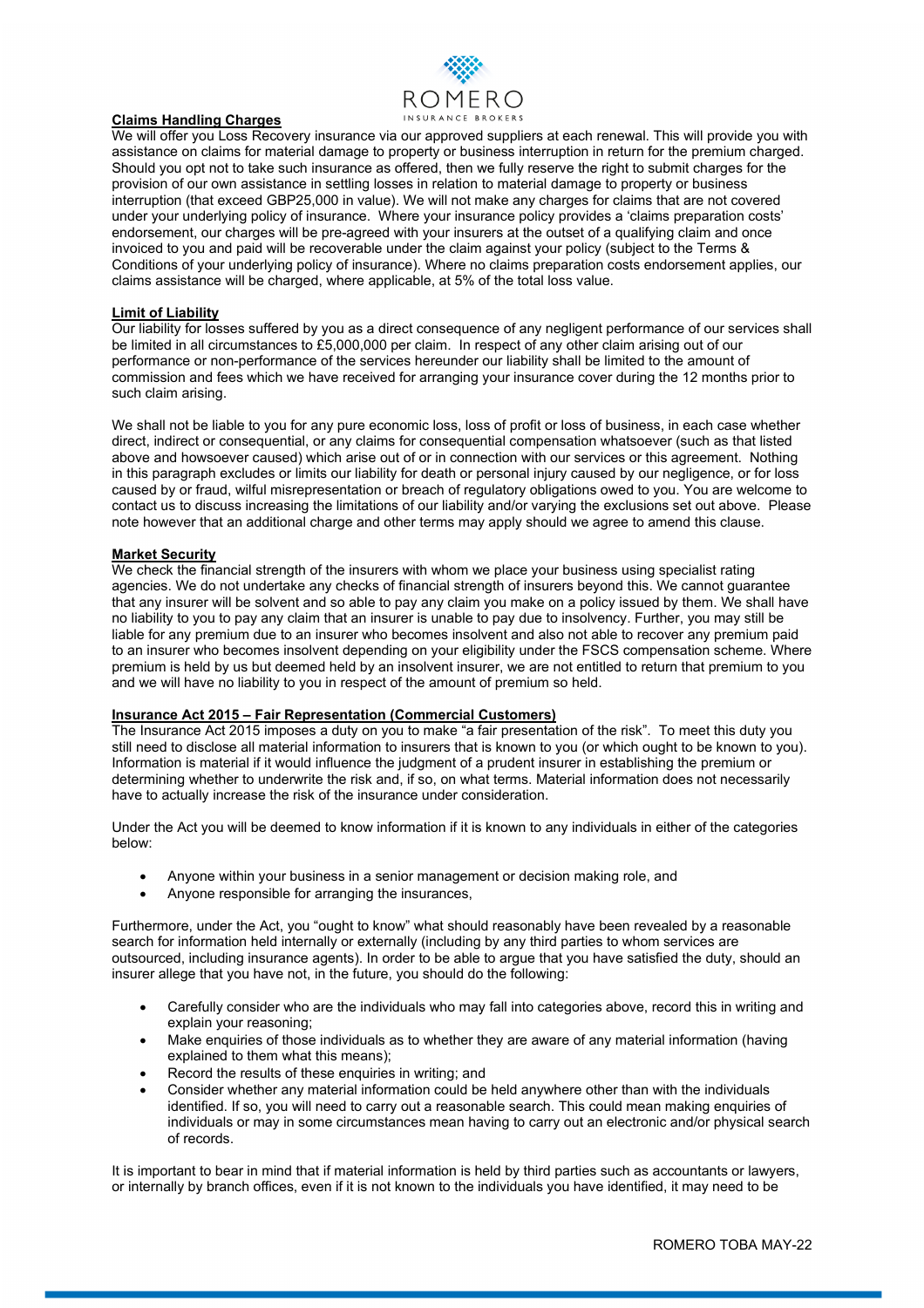

disclosed. Your enquiries must cover all relevant group companies, branch offices etc. and the relevant personnel within them. You must ensure you make a full written record of the search made and the responses provided to ensure that you have evidence in the event of any claim being made. In completing an application for insurance, mid-term change to your insurance or renewal of insurance, the accuracy and completeness of all answers, statements and /or information is your responsibility and it is of paramount importance that all relevant information is provided and that it is accurate. If you become aware of any material information that you supplied before the contract of insurance is finalised is incorrect or has been omitted, you should inform us immediately. If you are unsure if information is material you should disclose it. Under the Act, in the event that there is a breach of duty to make a fair presentation of the risk, the remedies available to insurers will vary dependent on whether the breach is deliberate or reckless or otherwise. For deliberate or reckless breaches, the insurer may avoid the contract, refuse all claims and retain the premium paid.

For other, non-fraudulent or non-reckless, breaches the remedy will depend on what the insurer would have done had a fair presentation of the risk been made. Here are the main examples.

- If the insurer would not have accepted the risk it can avoid the contract entirely, but must refund premiums paid.
- If the insurer would have accepted the risk on other terms, the contract is treated as if those terms applied.
- In the event that a higher premium would have been charged, any claims payments can be reduced proportionately. This provision is especially important because if insurers can show that they would have charged only a modest additional premium, the impact on a claim could be disproportionately large.

Please answer all questions on any proposal form fully and avoid answers such as "As last year", or "See survey".

# **Warranties and Conditions Precedent**

Warranties are important provisions contained in your policy and must be exactly complied with at all times. Breach of a warranty may suspend your policy. Insurers may have no liability to pay losses occurring or attributable to something happening during any period of suspension. The period will continue until the breach has been remedied (if it is capable of remedy). A warranty may exist in the policy using other terminology and without reference to the word 'warranty'.

Please also take particular note of any conditions precedent that appear in the policy. If a condition precedent to the validity of this policy or to the commencement of the risk is not complied with, the insurer will not come on risk. If a condition precedent to the insurer's liability under this policy is not complied with, the insurer may not be liable for the loss in question. A condition precedent may exist in the policy using other terminology and without reference to the words 'conditions precedent'.

It is very important that you read the full policy carefully and if you are unsure of, or are unable to comply with, any provisions please contact us immediately.

#### **Instructions Corporate Customers**

We will take instructions from any individual who purports to be authorised by you and we reasonably believe this to be the case. If you wish to restrict the individuals from whom we may take instruction then you must inform us in writing and we will act accordingly.

#### **Severability**

If any provision of these Terms of Business is found to be invalid or unenforceable in whole or in part, the validity of the other provisions of these Terms of Business and the remainder of the provision in question will not be affected.

# **Rights of third parties**

No provision of these Terms of Business will be enforceable, by virtue of the Contracts (Rights of Third Parties) Act 1999, by any other person other than you or us.

#### **Termination of the Agreement**

Subject to your immediate settlement of any outstanding premiums and fees, you may instruct us to stop acting for you and we will not impose a penalty. Your instructions must be given in writing and will take effect from the date of receipt. In circumstances where we feel we cannot continue providing services to you, we will give you a minimum of 7 days' notice. Unless otherwise agreed in writing, if our relationship ends, any transactions previously initiated will be completed according to these Terms of Business.

You will be liable to pay for any transactions concluded prior to the end of our relationship and we will be entitled to retain commission received for conducting these transactions, together with all fees charged by us for services provided. When you leave us we will no longer act on your behalf in respect of any claims that are unsettled at the date our relationship is terminated.